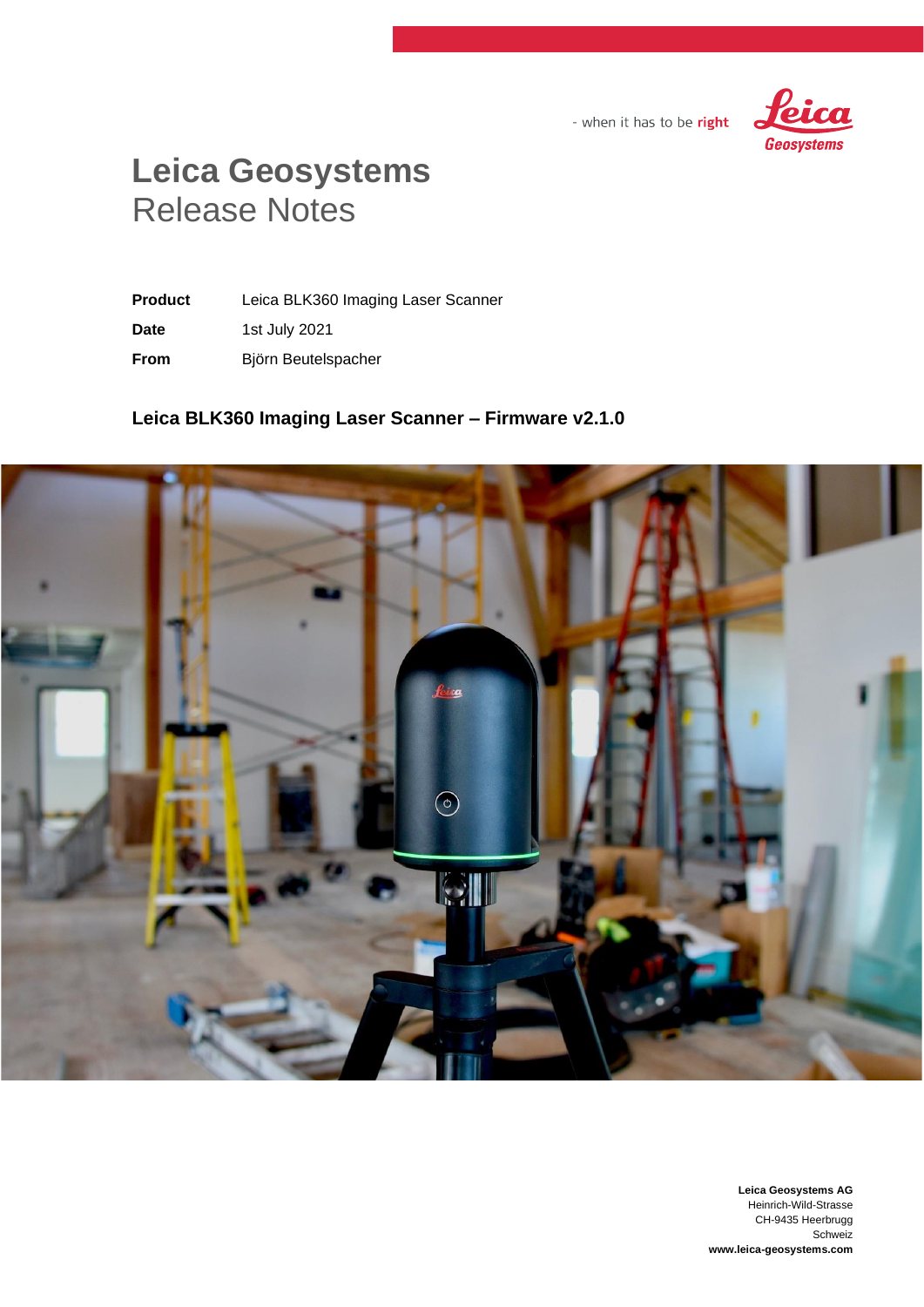These Release Notes contain important information about the new Leica BLK360 Imaging Laser Scanner firmware v2.1.0.

With immediate effect, the new firmware can be downloaded from the myWorld @ Leica Geosystems customer portal: [https://myworld.leica-geosystems.com](https://myworld.leica-geosystems.com/) and the Leica BLK360 homepage [\(https://lasers.leica-geosystems.com/global/blk360-firmware\)](https://lasers.leica-geosystems.com/global/blk360-firmware).

It is recommended to have v1.2.4 or higher installed before updating to this firmware v2.1.0 to have the most current installation procedures available.

Please note that it's not directly possible to downgrade to a firmware versions older than version 2.0.0. Downgrade to a previous version is only possible using the recovery mode. Please contact the BLK support in case a downgrade from v2.0.0 to one of the previous versions is necessary.

Please note that **Leica Cyclone FIELD 360** versions before v2.4 can show data download issues when used with BLK360 firmware v2.0.0. It is strongly recommended to update **Leica Cyclone FIELD 360** to the latest version v3.1.0 when being connected to BLK360 firmware v2.0.1!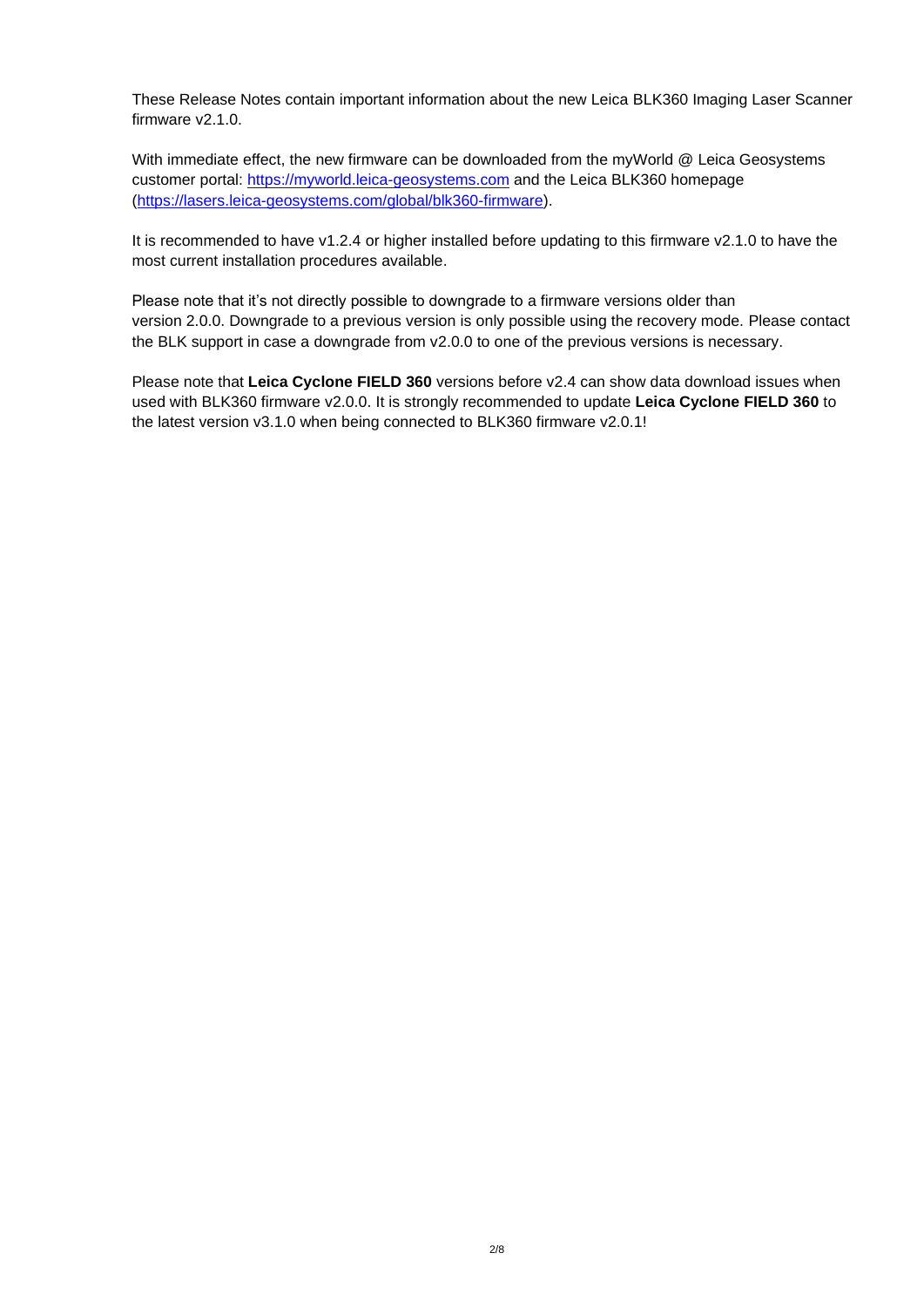# **WHAT`s NEW in version 2.1.0**

Features and firmware improvements directly available for the user after the firmware update.

# **1. Data transfer over cable**

To have a faster and more robust data transfer of scans from the Leica BLK360 to a computing device v2.1.0 supports the data transfer over LAN cable.

WiFi usually offers a stable datatransfer, but in an environment with multiple wireless devices issues can arise. In cases like this or when a faster datatransfer is required, now the BLK360 can easily be connected to a computing device.

This is a feature that was requested by the market and we are happy to present it now for the Leica BLK360.

Two options are available.

# *1.1 Data transfer using a direct LAN communication to a computing device*

The direct LAN communication to a computing device requires no existing network structure and can very easily be setup, even when being out in the field.

Requirements:

- USB-C to Gigabit-Ethernet adapter (on BLK360 side)
- Ethernet LAN cable
- PC with Gigabit-Ethernet (can be via Gigabit-Ethernet adapter as well)

Regarding the requirements for the Ethernet adapter and LAN cable, please read chapter 1.3 of this document.

#### **Note:**

In case the computing device does not have an ethernet port, a 2<sup>nd</sup> USB-C to Gigabit-Ethernet adapter can be used.

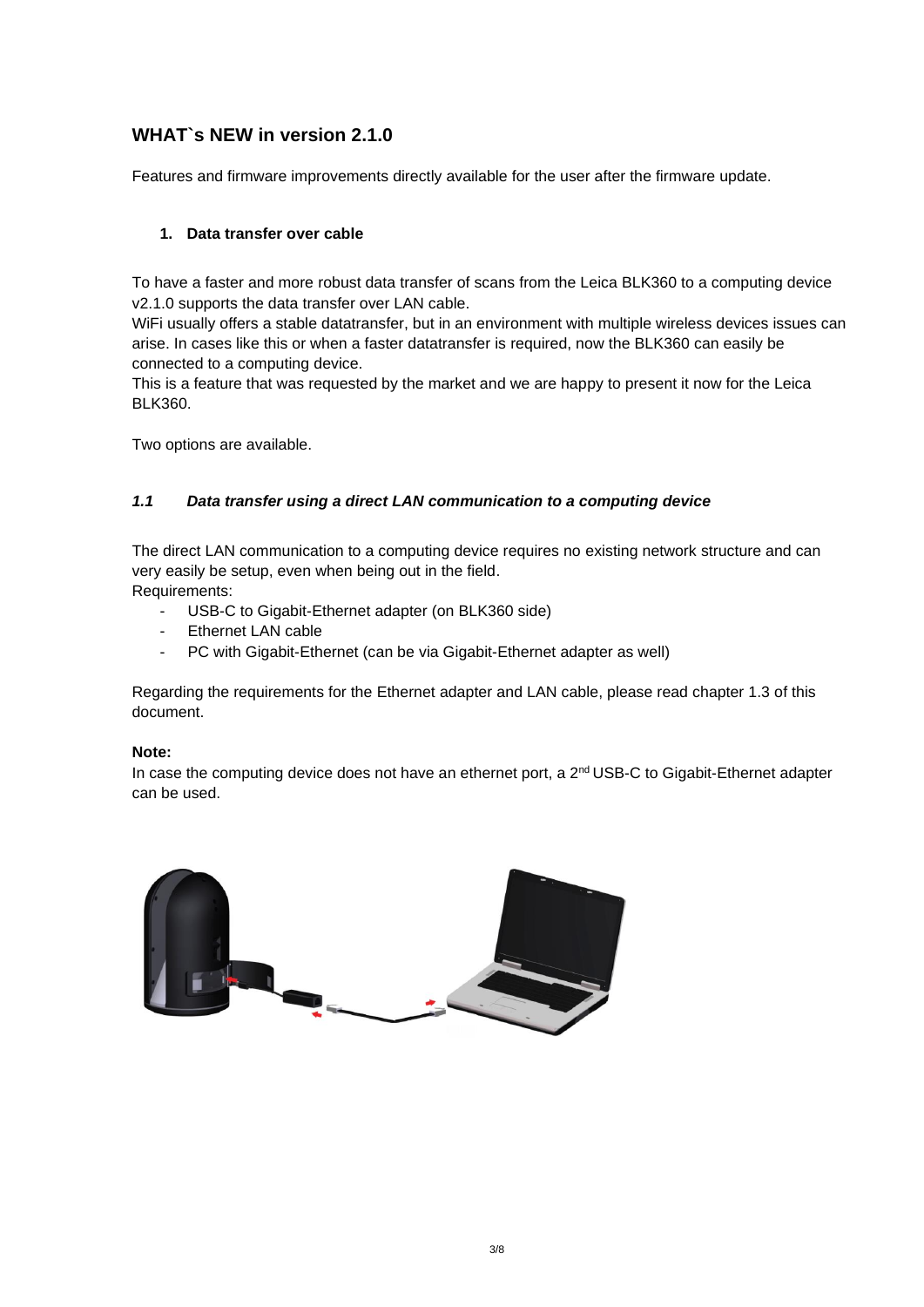# **Configuration for a direct LAN communication**

The Leica BLK360 can easily be configured for the direct LAN communication using the sensors webinterface as it is already known from previous releases when doing for example a firmware upgrade. To enable the direct LAN communication, proceed with the following steps:

Connect the computing device to the network of the BLK360 and connect via WiFi to it by typing http://192.168.10.90/ into your browser. (Google Chrome is not recommended) For details please read the Leica BLK360 User Manual v4.0.0. (available on Leica MyWorld)

On the BLK360 Web interface, go to the Advances Settings:

| Firmware Update and Service                                                                                                 |                                                                                                                                                                                                                                                                        |
|-----------------------------------------------------------------------------------------------------------------------------|------------------------------------------------------------------------------------------------------------------------------------------------------------------------------------------------------------------------------------------------------------------------|
|                                                                                                                             | <b>O</b> Firmware Update                                                                                                                                                                                                                                               |
|                                                                                                                             | Service Report                                                                                                                                                                                                                                                         |
|                                                                                                                             | Advanced Settings                                                                                                                                                                                                                                                      |
| <b>M</b> Direct LAN communication<br>Enable direct LAN<br>☑<br>Press to apply changes.<br>Apply<br>The system will restart. | Important<br>Direct LAN communication will be active until disabled again!<br>When Direct LAN communication is enabled, the BLK360 acts as a DHCP server on its ethernet<br>interface. Therefore do not connect the sensor to a network e.g. router if in server mode. |

Set the tick-mark for "Enable direct LAN" and press Apply.

This will now enable a build-in DHCP Server. The direct LAN settings configures the Leica BLK360 as DHCP server, which provides an IP to the connected computing device.

#### **Note:**

If the BLK360 is not configured for direct LAN communication but an adapter is still connected at startup to the BLK360, the LED will go into red error state, indicating that this setup is currently not supported.

When the Leica BLK360 is in red error state, it is as well not possible to connect to it using the Leica Cyclone Field360 app.

To get back to operational state, remove the adapter and shut down the Leica BLK360 with a long press on the powerbutton.

With the next start of the device the issue is resolved.

**Therefore it is recommended to enable or disable the Direct LAN mode only using the WiFi connection.**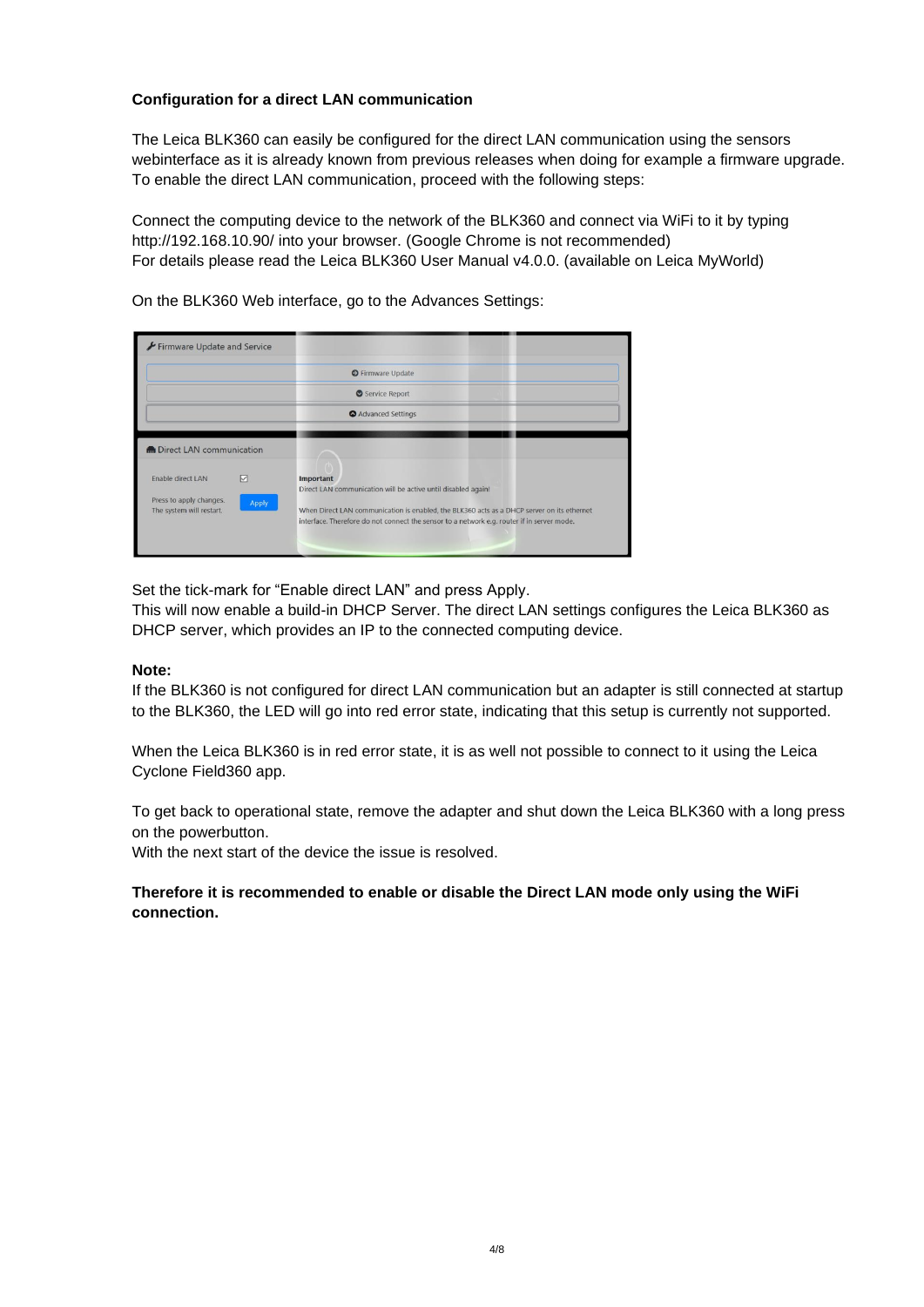# *1.2 Data transfer using LAN infrastructure*

The 2nd option is to connect the BLK360 to a network, e.g. a router.

This option requires a given network structure.

Furthermore the used router with BLK360 must be in the same subnetwork as the computing device to ensure Leica Cyclone Data Manager or Leica Cyclone Register 360 can connect to the device.

# **For this option the default configuration of the Leica BLK360 can be used. The Direct LAN setting in the webinterface must be disabled!**

The direct LAN settings configures the Leica BLK360 as DHCP server, which provides an IP to the connected computing device. Since the IT network usually provides an IP to the connected devices (in this case the Leica BLK360) this could cause issues in the network.



# **Improved data transfer speed using LAN communication**

The download speed using a LAN communication is in general 50% faster than using WiFi. This is valid for direct data transfer to a computing device and using a LAN network structure.

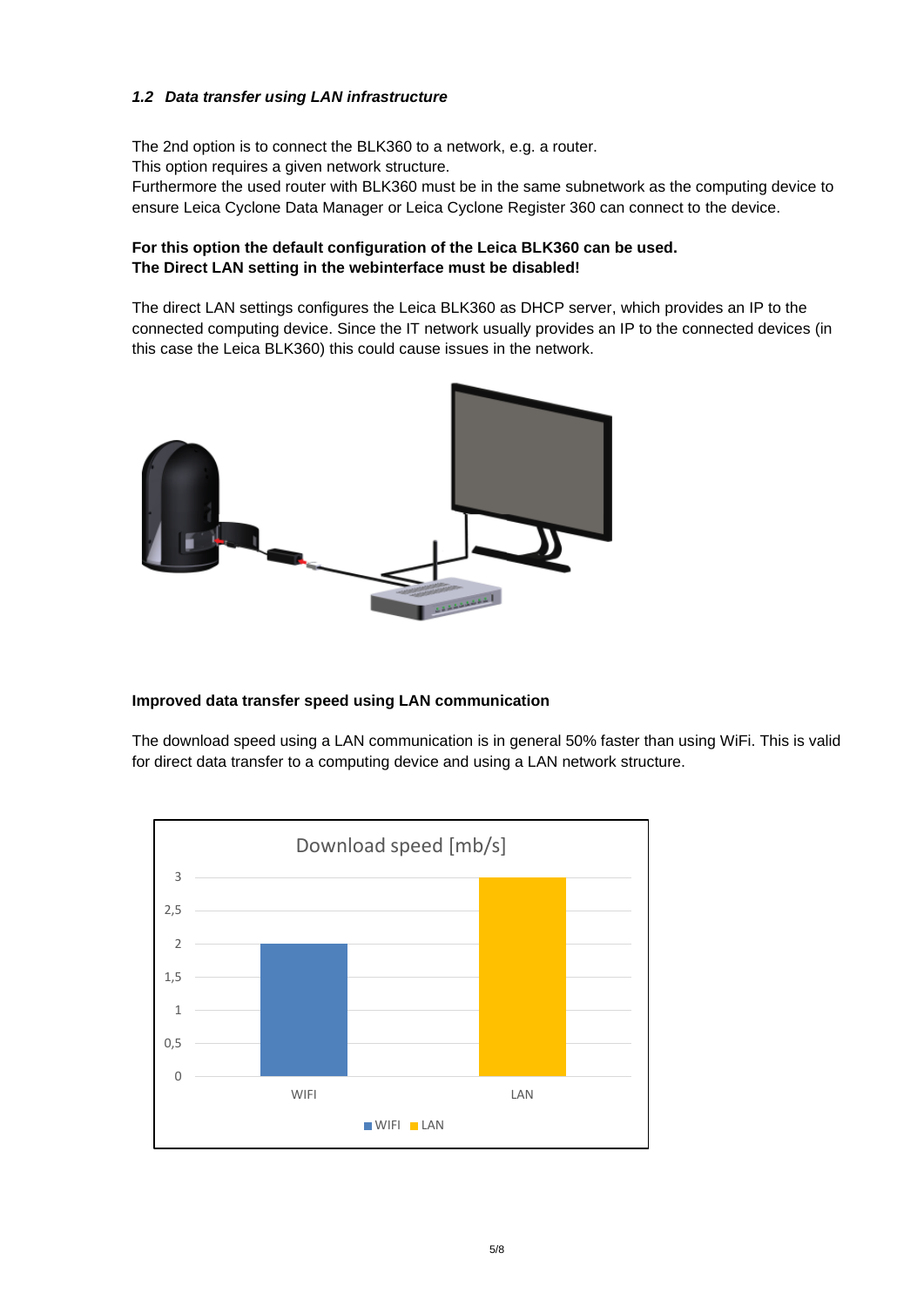The speed of the data transfer not only depends on the used method (WiFi or LAN) but changes as well with the used computing device. For the setup using a LAN infrustructure (router) other factors will affect the speed as well. For example the general traffic within the network.

# **Advantages of a direct download vs. downloading over LAN network structure**

- Can be used even out in the field
- Data transfer speed is not relying on other factors like LAN network load
- No knowledge about network setup required (subnetwork)

#### *1.3 Requirements for direct LAN communication*

All BLK360 sensor with a **serial number of 3507273 or higher** do support the LAN cable feature. All BLK360 devices supporting the LAN communication, will be delivered without the USB-C plug cover.

Older devices with a serial number lower than 3507273 do not support that feature and could get seriously damaged if used anyway in this setup. The repair of these damages are not covered by warranty.

#### **The BLK360 USB-C plug cover must only be removed by Leica service.**

With this release, the Leica BLK360 supports the cable connection via Ethernet-LAN using a USB-C adapter.

Other communication for BLK360 to PC, for example via a USB-C to USB-C cable, is not supported. Also charging the Leica BLK360 battery inside the device via the USB-C plug is not supported and can damage the Leica BLK360.

For a LAN cable connection a

- USB-C to Gigabit-Ethernet adapter and a
- Ethernet cable

are required.

Recommended USB-C to Gigabit-Ethernet adapter for BLK360:

| <b>Brand</b> | <b>Model</b> |
|--------------|--------------|
| HP           | RTL8153-03   |
| Belkin       | F2CU040btBLK |
| Lenovo       | 4X90S91831   |

The Ethernet cable must be standard twisted, not crossed.

The maximum length of the Ethernet cable including the USB-C connector(s) must not exceed 3 meters.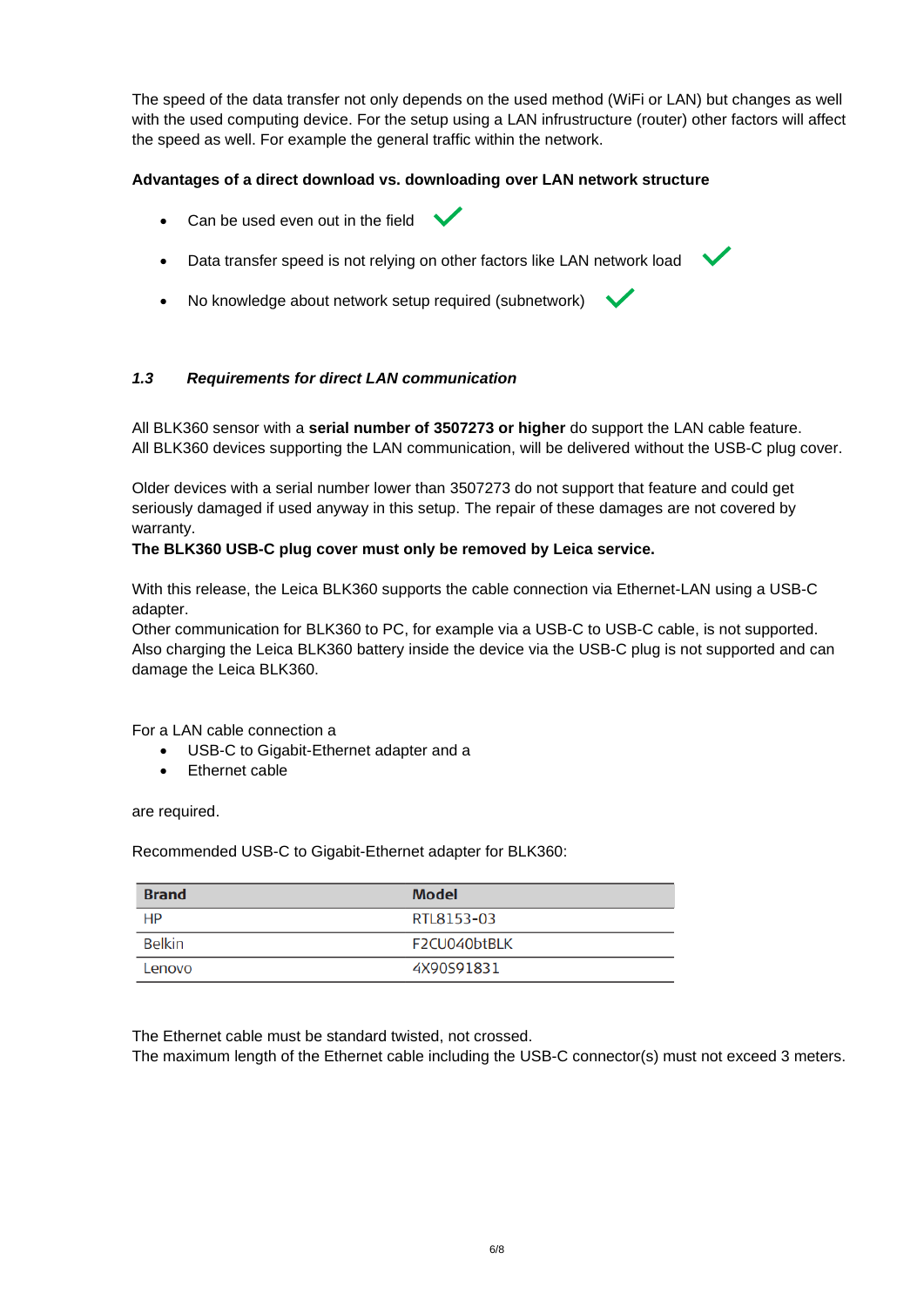To connect to the Leica BLK360 using a LAN connection, install the latest available apps of Cyclone Data Manager respectively Leica Cyclone Register 360/ Cyclone Register 360 BLK Edition. Older version do not support the LAN cable feature.

| Status:<br><b>VERBUNDEN</b> | Serial 3501051 Firmware 2.1.0<br>Megabytes used 37459                     |
|-----------------------------|---------------------------------------------------------------------------|
|                             | BLK360-Instrumente: BLK360-3501051<br>192.168.20.90:8081<br>IP: Port:     |
|                             | Kalibrierung Field Check (Systemprüfung)<br>Instrument finden & verbinden |

# *1.4 LAN upgrade kit for Leica BLK360*

Leica BLK360 devices with a serial number lower than 3507273 can be upgraded to support the LAN feature.

Service news will be available with details on the upgrade process.

# **2. Issue fixed in v2.1.0**

#### *2.1 Memory*

The version 2.0.1 fixes an issue, where the user was not informed when the internal memory was full. This led in some cases to a situation where a scan could not be started. Only a generic error message was shown in Leica Cyclone Field360 that wasn`t telling the root cause of the problem – a full internal memory of the Leica BLK360.

If the push button was used to start a scan with a full internal memory the LED stayed green, but the scan didn`t start.

This issues is fixed with this release.

#### **3. Important**

Whenever the Leica BLK360 is not shut down properly, this could be due to

- Taking out the battery before shutting down the device using the power button, or
- In rare cases **the sensor shuts down unexpectedly**

this will be indicated by a warning state (orange LED ring) at the next start of the device. A press on the power button will reset the warning state and the Leica BLK360 will again be fully operational.

**Note: It is recommended to perform a re-scan of the last job to ensure the data are complete! A restart of the device is not required!**